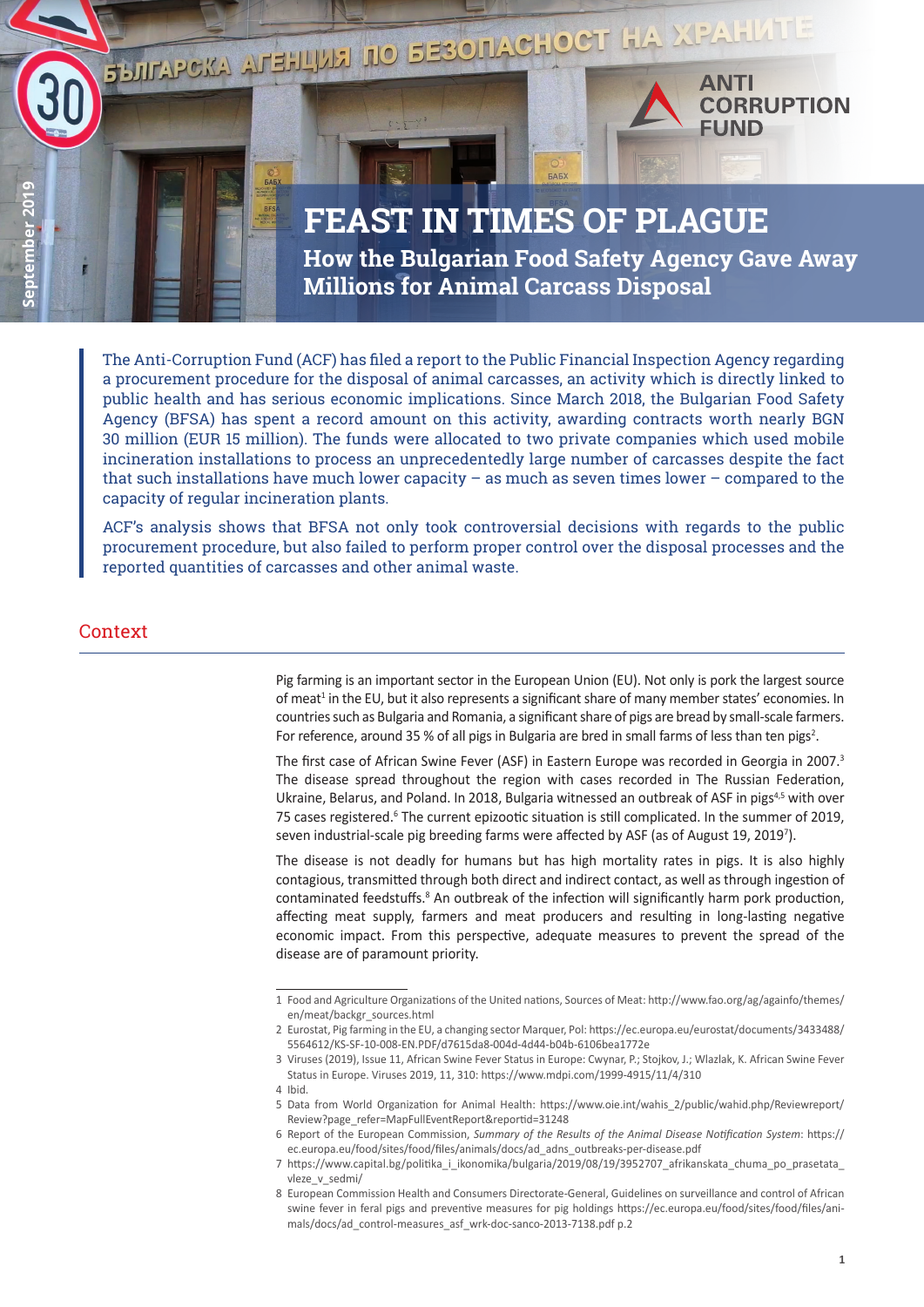The EU has recognized the scale of the threat and has issued multiple legal and technical regulations for animal waste disposal. Regulation 1069/2009 of the European Parliament and of the Council<sup>9</sup> outlines incineration and co-incineration as appropriate disposal methods. Incineration is a process in which carcasses and other wastes are burned at very high temperature. The burial or burning of animal by-products on site are explicitly stated as "…justified (only) in specific situations, in particular in remote areas, or in disease control situations requiring the emergency disposal of the animals killed as a measure to control an outbreak of a serious transmissible disease..."<sup>10</sup>.

In Bulgaria, the institution responsible for the implementation of the relevant EU and national legislation is BFSA. In addition, the agency exercises control over the production, storage, distribution, transportation and trade of foods and by-products of animal source. In a number of publications, as well as in tender documentation, BFSA has acknowledged that burial of dead animals is an approach that creates significant pollution risks and does not contain the spread of infections. In this context, ACF's investigation has revealed a number of violations in the public procurement procedures for animal waste disposal, conducted by BFSA. The implications are not only financial but also lead to significant environmental and public health risks.

## The story line

**In the end of 2017**<sup>11</sup>, BFSA initiated a public procurement procedure for the disposal of carcasses and animal waste for a period of three years, at an estimated cost of EUR 15 million. The funds were part of a EUR 45 million state aid package for the period 2015-2020<sup>12</sup>. The tender procedure was suspended<sup>13</sup> following a complaint from Bramas-96 AD, an incineration plant in the city of Shumen which was also a participant in the tender.

**Three months after the suspension**, 14 BFSA proceeded to allocate disposal contracts through socalled 'direct contracting' – a simple procedure involving direct negotiations rather than a public tender. The explanation for this step was the need to ensure continuous provision of the service of animal waste disposal in accordance with the requirements of Regulation 1069/2009 ЕО. BFSA pointed out they had chosen to contract companies with mobile incineration installations because of their ability to react swiftly and on the spot. However, for reasons that remain unclear, BFSA invited only two<sup>15</sup> of the firms owning such mobile incineration installations to sign contracts. The chosen firms were Sin Krast 2016 and Eko BG SJP.

Borislav Lazarov, owner of Sin Krast 2016 is notorious in Sofia because of his involvement in the waste management crisis in the city in 2009 when he was manager of the company Novera.

Sin Krast 2016 owns two mobile installations, one of which had been registered less than a month before the invitation for direct contracting was sent. At the time of signing the contract, the company had registered capital worth BGN 1,950 (EUR 1,000). The company's owner, Borislav Lazarov, is notorious in Sofia because of his involvement in the waste management crisis in the city in 2009 when he was manager of Novera, one of several companies providing waste collection services<sup>16</sup>. According to media publications, Mr. Lazarov is closely linked to Rumen Gaytanski, a controversial figure and owner of several Sofia waste disposal firms: VOLF-96, DITZ, and Tchistota Sofia). Lazarov is former director of VOLF-96, and representative of DITZ and Tchistota Sofia.

At the time the contract was signed, Eko BG SJP had capital worth BGN 100 (EUR 50) and one installation, registered three months prior.

BFSA has declined to answer ACF's questions about the reasons for choosing these particular firms. The agency has also refused to answer questions regarding the companies' ability to fulfill their contractual obligations.

**In March 2018,** BFSA signed contracts worth 11.9 million BGN (EUR 6 million) with the two companies.

**By mid-November 2018,** the money was spent and the agency proceeded to sign annexes to the contracts, providing additional funds with the explanation that additional measures were need-

<sup>9</sup> Regulation (EC) No 1069/2009 of the European Parliament and of the Council of 21 October 2009: [https://eur-lex.](https://eur-lex.europa.eu/LexUriServ/LexUriServ.do?uri=OJ:L:2009:300:0001:0033:EN:PDF) [europa.eu/LexUriServ/LexUriServ.do?uri=OJ:L:2009:300:0001:0033:EN:PDF](https://eur-lex.europa.eu/LexUriServ/LexUriServ.do?uri=OJ:L:2009:300:0001:0033:EN:PDF)

<sup>10</sup> Ibid. § 50 of the Preamble

<sup>11</sup> With Decision No. 6691 – Ю / 15.11.2017 BFSA has started public procurement procedure number № 02378-2017- 0008 / 17.11.2017

<sup>12</sup> Notification from the European commission from 16.08.2016 of state help N SA46251

<sup>13</sup> With Announcement No. 7270-S of 11.12.2017

<sup>14 № 02378-2017-0008 / 17.11.2017</sup>

<sup>15</sup> In Bulgaria there are 2 incineration plants and 4 companies owning mobile incineration installations

<sup>16</sup> http://news.bnt.bg/bg/a/5670-upraviteljat\_na\_novera\_na\_razpit\_v\_dans\_zaradi\_krizata\_s\_bokluka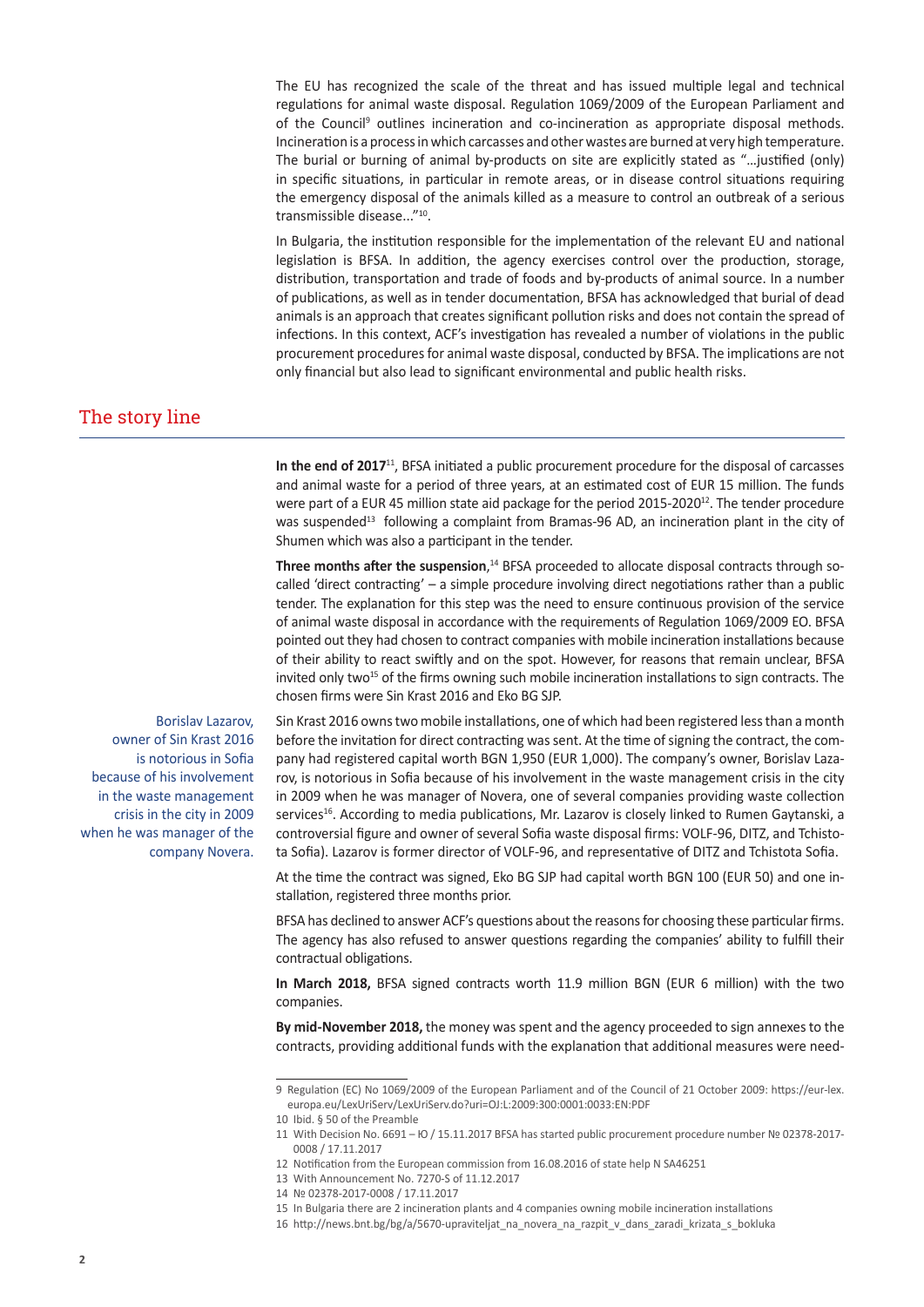The firms must have incinerated 2,700 tons of animal waste over 34 days – a huge amount, considering that in the years prior the monthly average was only 500 tons. ed to deal with outburst of plague in small ruminant animals, as well as outbreaks of ASF and bird flu17. The first annex was signed on 16 November 2018, distributing **more than BGN 3.7 million**  to the two firms. The second annex (distributing another **BGN 1.7 million** on the same grounds) was signed on 21 December 2018. Given the total amount paid within this 34-day period, the firms must have incinerated 2,700 tons of animal waste. This is a huge amount considering that, in the years prior, the monthly average was only 700 tons. The figures are even more puzzling when comparing the combined capacity of the three mobile incinerators (24 tons per day) to the combined capacity of the two incineration plants which had been previously contracted to handle disposal (about 200 tons per day).

More annexes were signed at the beginning of 2019 and the two firms received an additional **BGN 12 million**. Thus, by the end of January 2019, the two firms received an **additional BGN 17.5 million** on top of the main contracts worth **BGN 12 million**. BFSA said it had signed the annexes because of the extraordinary and complicated epizootic situation in the country which, the agency argued, qualified as exceptional circumstances under the original contracts and the Public Procurement Act.

In addition, in mid-November 2018, Sin Krast 2016 was granted another contract under an open tender procedure. Thus, an **additional sum of over BGN 5.4 million** was paid to the company for services already covered by its existing contract.

In April 2019, BFSA signed new contracts with Sin Krast 2016 and Eko BG SJP, awarding them **BGN 24.5 million for the period until the end of 2020.**

# The "red flags"

When reviewing the tender documents and other relevant documentation, ACF identified a number of violations of the Public Procurement Act. Also evident are indications of possible favorable treatment given to the two companies.

- **Violations of the Public Procurement act.** According to the clauses of the Public Procurement Act (Art. 116, para 1, item 1) referred to by BFSA as legal grounds for adding annexes to the contracts, public procurement contracts can be amended only when the possibility for changing their scope and nature, as well as the conditions under which they may be carried out have been clearly stipulated in the procurement documentation and in the contract itself. In addition, any amendments or subsequently added conditions must not lead to changes in the subject matter of the contract and must not involve additional deliverables. In this case, no such changes were envisaged in the procurement documents<sup>18</sup>.
- **Contract obligations abuse, approved by BFSA.** Although ASF and the plague in small ruminant animals were referred to as justifications for handing out additional funds to the two companies, BFSA has never relied on mobile incineration installations to contain the above-mentioned epidemics. In numerous public statements, BFSA's director repeatedly stated that the installations owned by Eko BG SJP and Sin Krast 2016 were not being used to eradicate the carcasses of infected animals. BFSA confirmed this in a response to questions by ACF.<sup>19</sup> The discrepancy between what BFSA pointed out in the annexes and its public statements raises serious questions which should be investigated thoroughly.
- **The companies received additional funds through overlapping of contracts.** For the period April-June 2019, Eko BG SJP had two contracts with an identical subject matter. With regards to Sin Krast 2016, the overlapping of contracts has been in effect since November 2018.
- **Unusually high amounts of disposed animal waste.** Based on the price per ton in the contracts and the total payments made, it can be estimated that the companies incinerated around 20,000

<sup>17</sup> Annex No 1 of 16.11.2018, Annex No 2 of 21.12.2018 and Annex No 5 of 25.01.2019

<sup>18</sup> Article 4 of the March 2018 contracts allows for the possibility of extension under the terms of Art. 116 of the Public Procurement Act (PPA) in case of an outbreak of a contagious animal disease, causing an increase in animal mortality and consequently – the full spending of the allocated budget. However, this could only happen provided the competent state authority allocates additional funds. The subject matter of the contract is "animal waste disposal services up to the maximum value, specified in the contract". This means that any change, amendment, or extension of the contract involving additional sums to be paid above the maximum stipulated value, fall outside the legally permitted scope for amendment as they involve changing the subject matter of the contract. Thus, providing additional funds for additional services does not meet the legal requirements, referred to by BFSA (Art. 116 para 1, item 1 of PPA) and is therefore illegal. In addition, **any change in the maximum value under Article 6 of the contract, constitutes the awarding of new deliverables and, therefore, cannot be lawfully made under the PPA.**

<sup>19</sup> In a letter dated 2 August 2019, BFSA said that "until now, the carcasses of animals killed because of African Swine Fever (ASF) are being buried and not sent to incineration or disposal establishments." The same response was provided by Eko BG SJP.